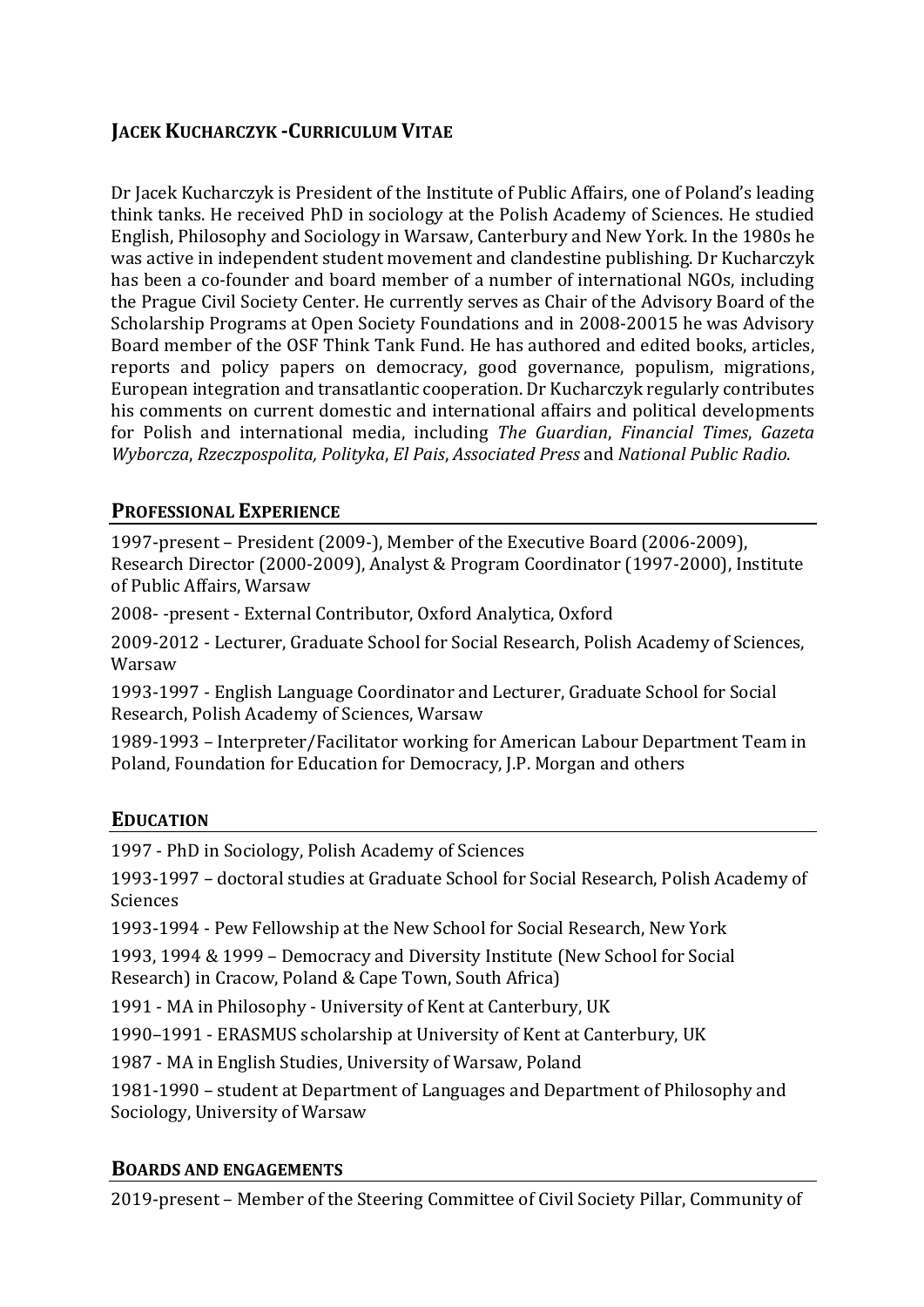Democracies

2019-present – Poland Correspondent for Democracy Seminar Network, New School for Social Research, New York

2019-present – Member of the Selection Panel, Future Leaders Connect, British Council Poland

2017-present - Board Member, OKO Foundation, Warsaw

2016-2021 - Member and Chair (since 2019) of the Advisory Board, Scholarship Programs, Open Society Foundations

2017-2019 - Member of the Steering Committee, Polish-British Civil Society Forum, Warsaw-London

2015-present – Co-Founder & Member of the Board of Directors, Prague Civil Society Centre

2014-2017 - Member of the Monitoring Committee of the Operational Program Knowledge Education Development (POWER) at the Polish Ministry of Development

2011-2015 - Advisory Board Member, National School of Public Administration, Warsaw

2008-2015 - Member of the Advisory Board, Think Tank Fund, Open Society Foundations

2008-2015 - Member of the Board of Directors, European Partnership for Democracy, Brussels

2004-2009 - Co-Founder, Board Member and Chair of the Board of Directors, Policy Association for an Open Society PASOS, Prague

2005-2007 - Representative of Poland in the contact group for non-governmental organisations, World Bank - ECA NGO Working Group

2004-2008 - Member of the editorial board, "European Political Science"

2002-2005 - Member of the Council for Cooperation with Non-governmental Organisations at the Ministry of Foreign Affairs, Poland

2002-2005 and 2019-2020 - Member of the Executive Board, Association of Polish NGOs "Grupa Zagranica"

## **PUBLICATIONS (ACADEMIC AND NON-ACADEMIC)**

### Edited Volumes:

*Phantom Menace. The Politics and Policies of Migration in Central Europe*, Prague: Institute for Public Affairs and Heinrich-Böll-Stiftung, 2018 (with Grigorij Mesežnikov).

*Exit, voice or loyalty? Young people on Europe and democracy. Case studies from Austria, the Czech Republic, Germany, Hungary, Poland and Slovakia*, Warsaw and Berlin: Institute of Public Affairs, Bertelsmann Stiftung, 2017 (with Agnieszka Łada and Gabrielle Schöler).

*Diverging Voices, Converging Policies: The Visegrad States' Reactions to the Russia-Ukraine Conflict*, Prague: Heinrich-Böll-Stiftung, 2015 (with Grigorij Mesežnikov).

*Obywatele i wybory. Działania Forum Aktywny Obywatel (Citizens and elections. Active Citizen Forum),* Warsaw: Institute of Public Affairs, 2014.

*Nic o nas bez nas. Partycypacja obywatelska Polaków w Wielkiej Brytanii (Nothing about us without us. Civic participation of Poles in Great Britain)* Warsaw: Institute of Public Affairs, 2013.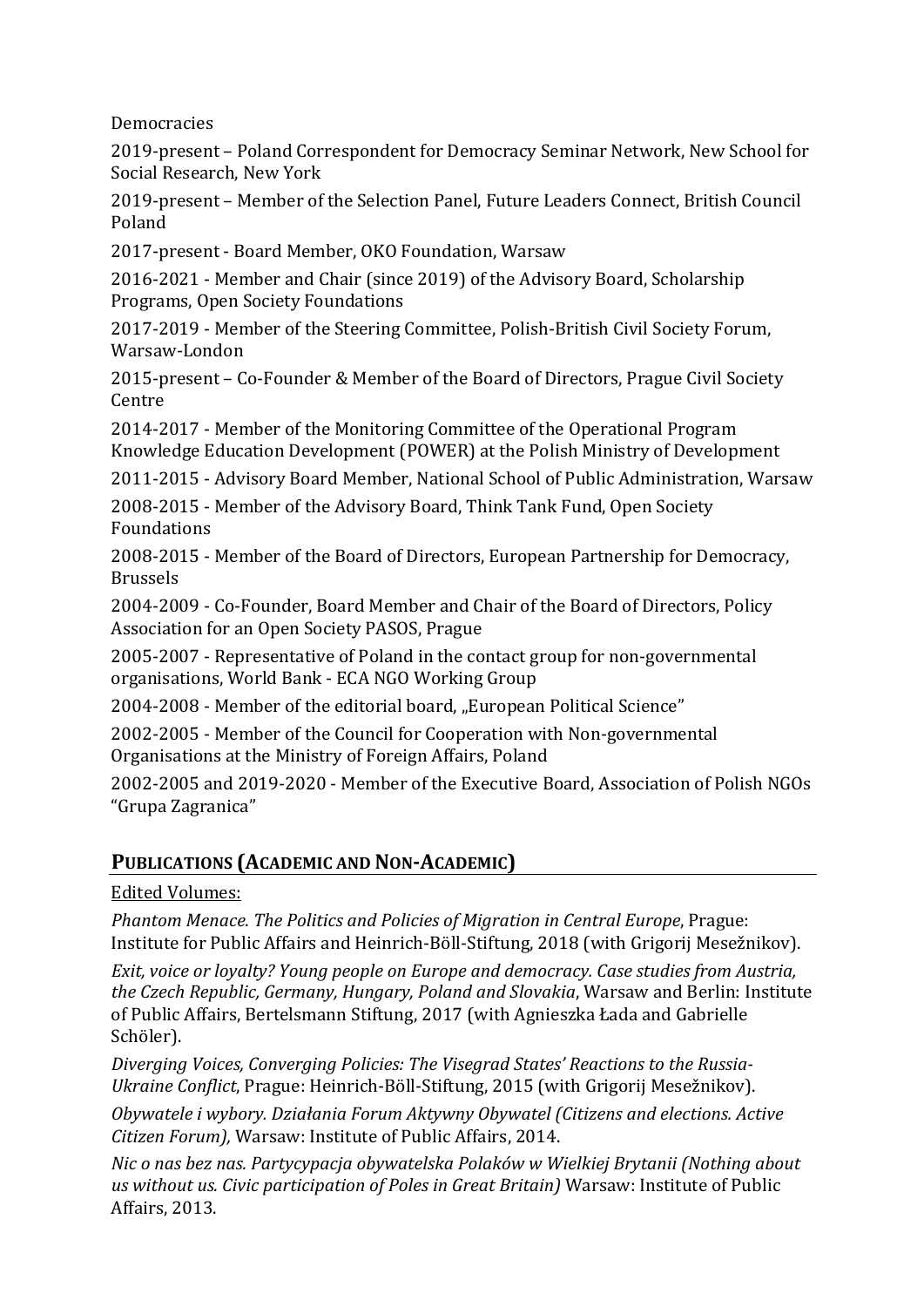*Kto pilnuje strażników? Odpowiedzialne dziennikarstwo w demokratycznej Polsce (Who's Watching the Watchmen? Responsible Journalism in Democratic Poland)*, Warsaw: Institute of Public Affairs, 2011.

*Democracy in Poland 1989-2009. Challenges for the future*, Warsaw: Institute of Public Affairs, 2010.

*Towards a European Demos? Polish 2009 European Parliament Elections in Comparative Perspective*, Warsaw: Institute of Public Affairs, 2010 (with Agnieszka Łada).

*Demokracja w Polsce 2007-2009 (Democracy in Poland 2007-2009)*, Warsaw: Institute of Public Affairs, 2009 (with Lena Kolarska-Bobińska).

*Democracy in Poland 2005-2007*, Warsaw: Institute of Public Affairs, 2008 (with Lena Kolarska and Jarosław Zbieranek).

*Democracy's New Champions. European democracy assistance after EU enlargement*, Prague: PASOS, 2008 (with Jeff Lovitt).

*Aktywny Obywatel, nowoczesny system wyborczy (Active Citizen, Modern Electoral System*, Warsaw: Institute of Public Affairs, 2005 (with Lena Kolarska and Jarosław Zbieranek).

*Bridges Across the Atlantic? Attitudes of Poles, Czechs and Slovaks Towards the United States*, Warsaw: Institute of Public Affairs, 2005 (with Lena Kolarska-Bobinska and Piotr Maciej Kaczyński).

*Obywatele Europy. Integracja Europejska w polskim życiu publicznym (Citizens of Europe. European Integration in Polish public life)*, Warsaw: Institute of Public Affairs, 2005 (with Mateusz Fałkowski).

#### Articles and book chapters:

"The pandemic as catalyst for populist authoritarianism in Poland". In *The effect of Covid on EU democracies,* edited by Sophia Russack, Brussels: European Policy Institutes Network, 2021.

"Poland: strong on financial transfers, weak on policy commitments". In *Member states' expectations towards the German Council Presidency*, edited by Sophia Russack and Minna Ålander, Brussels: European Policy Institutes Network, 2020 (with Wojciech Białożyt).

"Democracy and its discontents: European attitudes to representative democracy and its alternatives". In *Deliberative Democracy in the EU. Countering Populism with Participation and Debate*, edited by Steven Blockmans and Sophia Russack, London: Rowman & Littlefield International, 2020 (with Filip Pazderski).

"Democracy in Poland? From Authoritarian Populism to Populist Authoritarianism". In *Public Seminar*, https://publicseminar.org/essays/democracy-in-poland/

"Poland's Political Discourse on Europe". In *Representative Democracy in the EU. Recovering Legitimacy*, edited by Steven Blockmans and Sophia Russack, London: Rowman & Littlefield International, 2019 (with Wojciech Białożyt et al).

"Politics, Ideology and Voter Apathy – Direct Democracy in Poland". In *Direct Democracy in the EU: The Myth of a Citizens' Union,* edited by Steven Blockmans and Sophia Russack, London: Rowman & Littlefield International, 2019.

"From politics of fear to securitisation policies? Poland in the face of migration crisis." In *Phantom Menace The Politics and Policies of Migration in Central Europe*, edited by Jacek Kucharczyk and Grigorij Mesežnikov, Prague: Institute for Public Affairs and Heinrich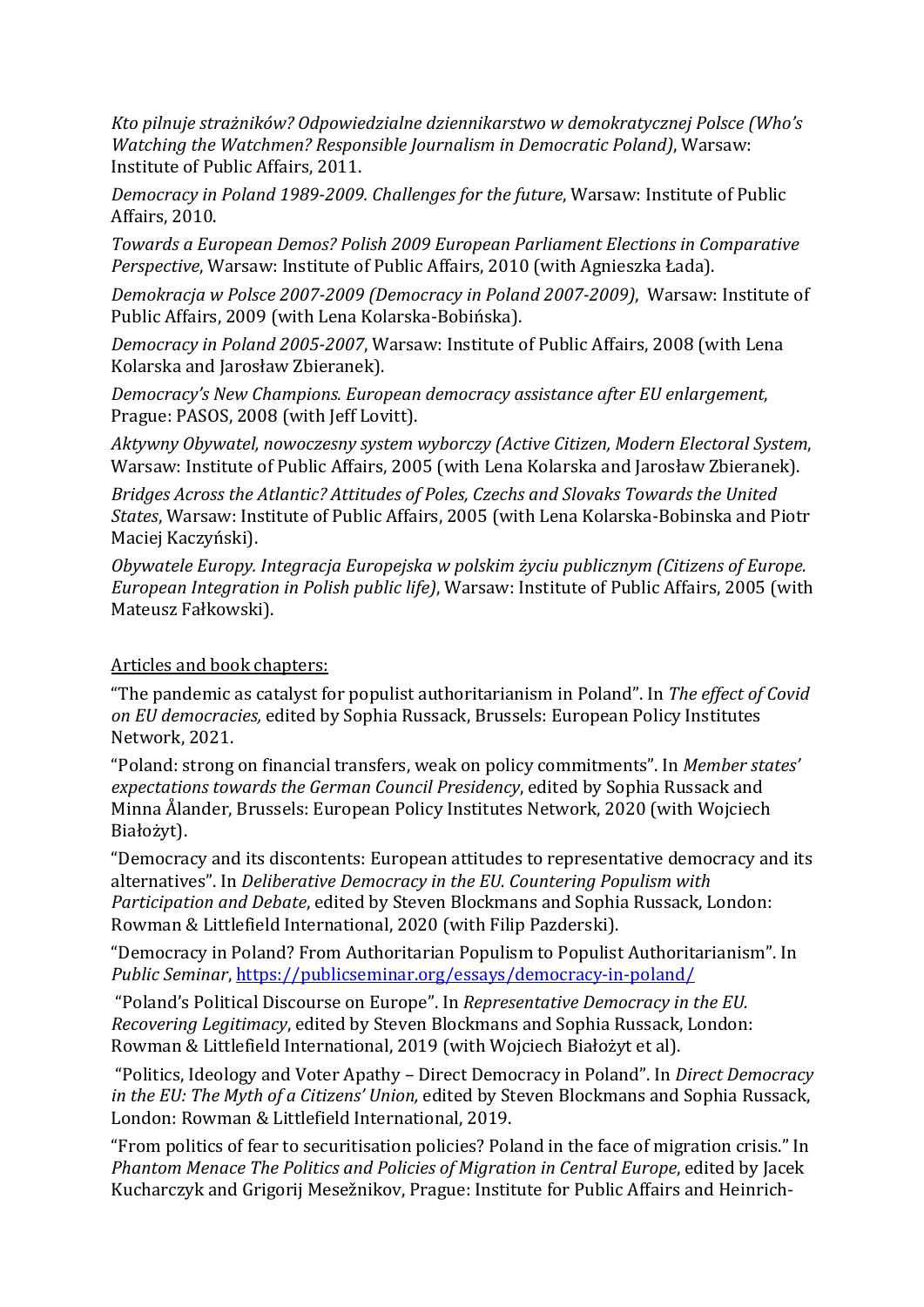Böll-Stiftung, 2018 (with Joanna Fomina).

"It's not the economy, stupid! Explaining the success of authoritarian populism in Poland", http://voicesonvalues.dpart.org/index.php/home/blog/15-articlethemes/poland/31-not-the-economy-stupid

"Our Trouble with Europe". In *Crossing Points: UK-Poland. Essays*, edited by Roy Bacon, London: The British Council, 2018.

"Exploiting political polarization in Poland". In *Sharp Power: Rising Authoritarian Influence*, edited by Christopher Walker and Jessica Ludwig, Washington: National Endowment for Democracy, 2016.

"Populism and Protest in Poland," *Journal of Democracy*, 2016 (27/ 4) (with Joanna Fomina).

"The long shadow of the Kremlin: Polish domestic reactions to the Russian-Ukrainian conflict." In *Diverging Voices, Converging Policies: The Visegrad States' Reactions to the Russia-Ukraine Conflic*t, edited by Jacek Kucharczyk and Grigorij Mesežnikov, Prague: Heinrich-Böll-Stiftung, 2015. (with Aleksander Fuksiewicz).

"The Concept of Equality in Poland – Unwanted Relic of Communism or Opportunity for a United Europe?." In *Freedom, Equality, Solidarity. Thoughts on Europe's Future – from Germany, France and Poland*, edited by Joachim Fritz-Vannahme and Armando Garcia Schmidt, Gütersloh: Verlag Bertelsmann Stiftung, 2014 (with Aleksandra Niżyńska).

"Poland's Foreign policy after the 2010 Presidential Elections". In *Visegrad Elections 2010: Domestic Impact and European Consequences*, edited by Oľga Gyárfášova and Grigorij Mesežnikov, Bratislava: IVO, 2011 (with Agnieszka Łada).

"Poland after 2005 elections: Domestic Discontent or EU Backlash?" In *Democracy and Populism in Central Europe: The Visegrad Elections and Their Aftermath*, edited by Martin Butora et al., Bratislava: IVO, 2007 (with Joanna Fomina).

"Poland". In *Transatlantic Relations 2009. European Expectations for the Post-Bush Era*, edited by Jan Techau & Alexander Skiba, European Policy Institutes Network, EPIN, Brussels 2008

"Case Study: Poland". In *Populist Politics and Liberal Democracy in Central and Eastern Europe*, edited by Grigorij Meseznikov, Olga Gyarfasova and Daniel Smilov, Bratislava: IVO, 2008 (with Olga Wysocka).

"Assisting Democratic Transition in Belarus: Lessons from pre-1989 Poland". In *Prospects for Democracy in Belarus*, edited by Joerg Forbring, David Marples, Pavol Demes , Bratislava: German Marshall Fund, 2006.

"Poland-EU relations in the eyes of Polish society". In *Difficult dialogue. Polish-German community of interests in integrated Europe*, edited by Krzysztof Malinowski, Markus Milderberger, Poznań, 2001.

"Class-Club Europe. The Examination of Socio-Political conditions for a Eurosceptic backlash in Poland", in: *Proceedings of the Annual Conference of Political Studies Association*, Manchester 2001.

"Polens Weg nach Europa in den Augen der polnishen Offentlichkeit". In Transit 20, IWM, Vienna 2000.

Policy papers and research reports:

*The Specter of Polexit? Social attitudes towards Polish membership of the European Union*,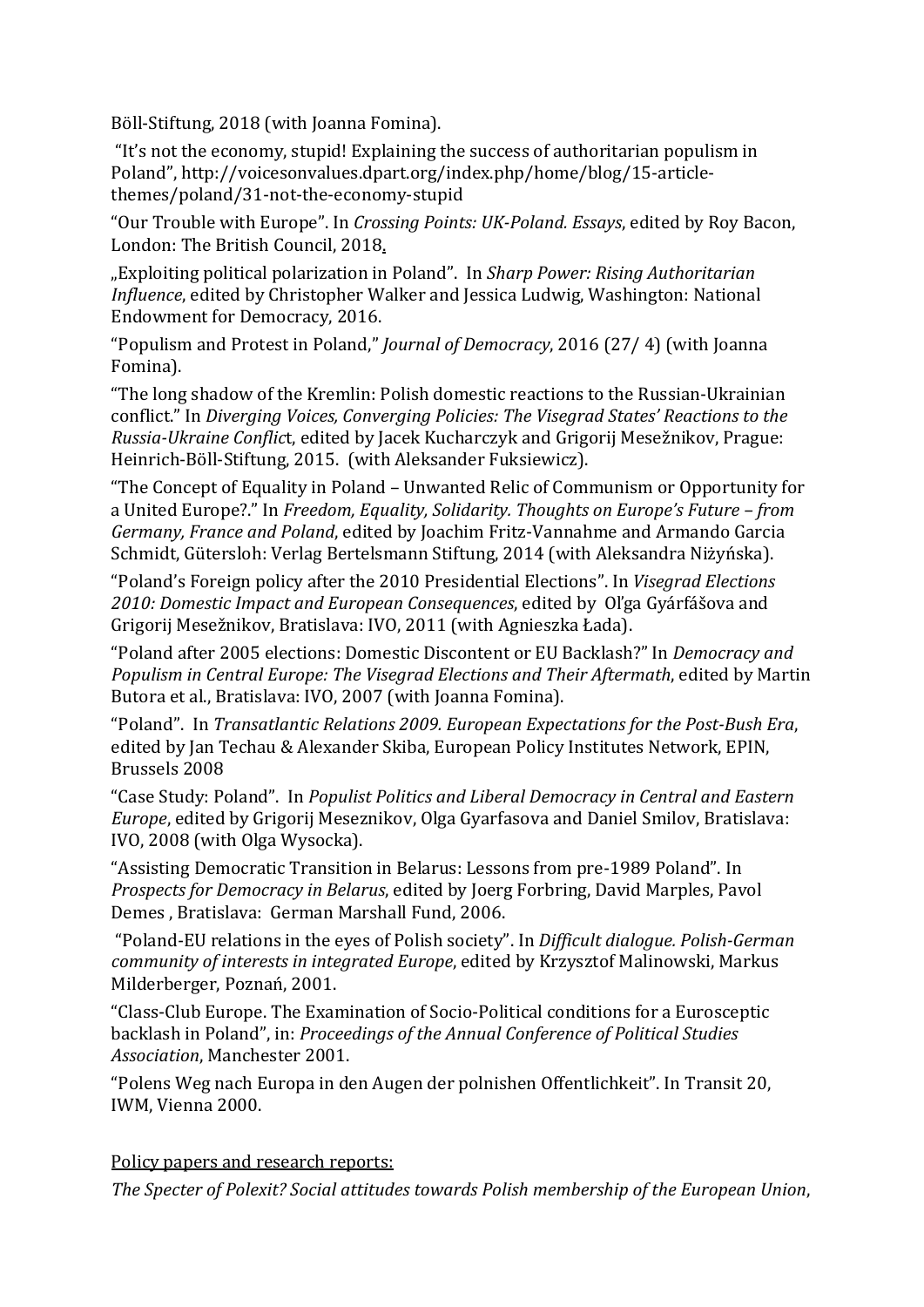Institute of Public Affairs, Institute of Sociology and Philosophy of the Polish Academy of Sciences, Heinrich Boell Stiftung, 2021.

*Respect the past but look towards the future. Polish, French and German perceptions of the Weimar Triangle and its role in the EU,* Institute of Public Affairs, Konrad Adenauer Stiftung, Stiftung Genshagen, 2021.

*Poles and Germans in a common Europe: the assessment of mutual relations and the international situation 30 years after the signing of the Treaty on good neighbourhood and friendly cooperation*. *Polish-German Barometer 2021*, (co-author), Institute of Public Affairs, 2020.

*A neighbourhood with history in the background: a look across the borders*. *Polish-German Barometer 2020*, (co-author), Institute of Public Affairs, Konrad Adenauer Stiftung and Deutsches Polen-Institut, 2020.

*W stronę krajowego mechanizmu ewaluacji integracji. Diagnoza sytuacji beneficjentów ochrony międzynarodowej w Polsce* (*Towards national integration evaluation mechanism. Diagnosis of the beneficiaries of international protection in Poland*), (co-editor), Institute of Public Affairs, 2019.

*Beyond Populism. Tribalism in Poland and Hungary*, (co-author), Political Capital, 2018.

*Nothing to Fear but Fear Itself?* (co-editor and co-author), Demos, 2017.

*New Pact for Europe. National Report – Poland*, European Policy Center, 2017.

*Frayed Partnership. German Public opinion on Russia* (co-author), Institute of Public Affairs, 2016.

*Ukrainians look to the West* (co-author), Institute of Public Affairs, 2015.

*Close together or far apart? Poles, Germans and Russians on the Russia-Ukraine crisis* (coauthor), Institute of Public Affairs, 2015.

*Poland - Ukraine, Polish-Ukrainians. A look across the border* (co-author), Institute of Public Affairs, 2013

*European Parliament. Social Trust and Ignorance* (co-author), Institute of Public Affairs, 2013.

*Relacje Państwo–Kościół w III RP (Relations between the Church and State in Poland)*, (editor and co-author), Institute of Public Affairs, 2013.

*Politics and everyday life. The German perspective on Poland and Russia* (co-author), Institute of Public Affairs, 2013.

*European Endowment for Democracy - the success of the Polish Presidency?* (co-author), Institute of Public Affairs, 2012.

*Side by side. How Poles and Lithuanians see one another* (co-author), Institute of Public Affairs, 2013.

*Not only foreign policy. Polish Members of the Seventh European Parliament. Midterm* (coauthor), Institute of Public Affairs, 2011.

*People – history – politics. Russian perceptions of Poland and Germany (co-author)*, Institute of Public Affairs, 2012.

*Eastern Partnership Civil Society Forum & how to improve it*, Institute of Public Affairs, 2011.

*European Partnership for Volunteering – an opportunity for the Polish EU-Council Presidency?* (co-author), Institute of Public Affairs, 2011.